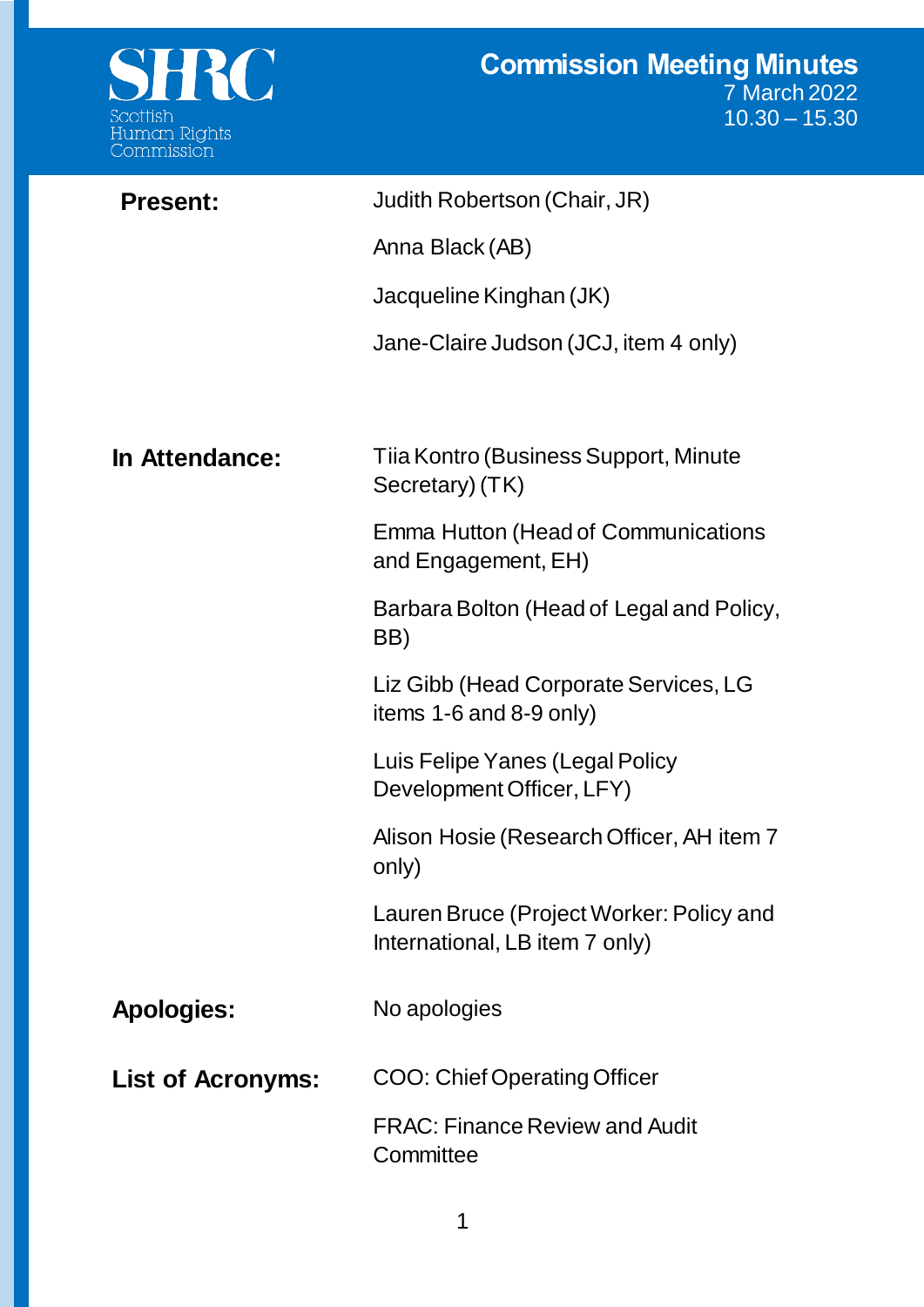FOI: Freedom of Information

NHRI: National Human Rights Institution

NPM: The UK National Preventive Mechanism

LELG: Lived Experience Leadership Group

SNAP: Scotland's National Action Plan for Human Rights

SPCB: Scottish Parliament Corporate Body

UPR: The Universal Periodic Review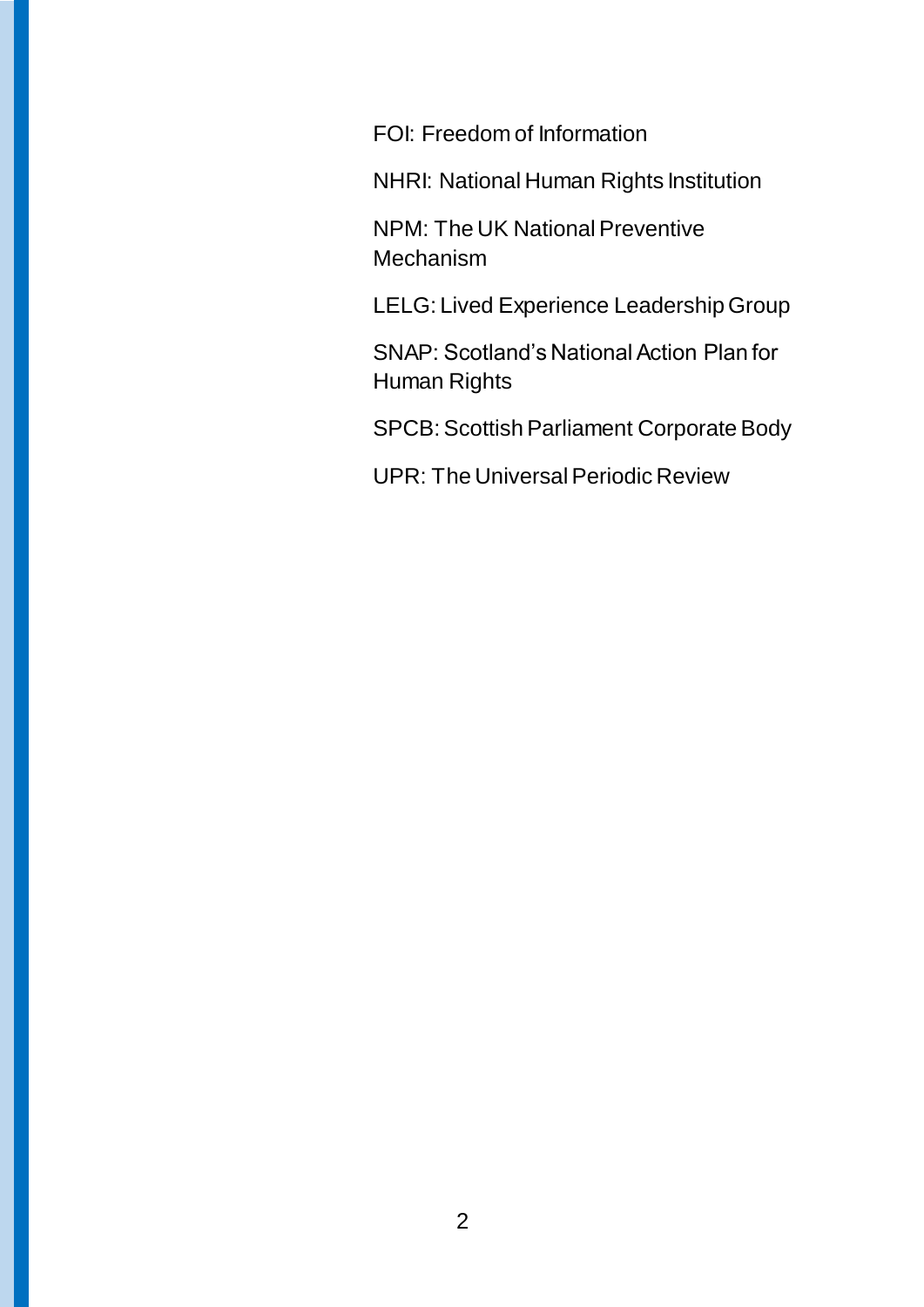# **1.Welcome / Declarations of Interest**

No declarations of interest.

### **2. Minutes of Previous Meeting**

The minutes of the meeting held on 7 February 2022 were approved with minor changes.

# **3. Matters Arising**

The Matters Arising Report was introduced.

- 3.1. It was noted that some of the actions had been completed the morning of the Commission meeting.
- 3.2. Wording regarding meeting with SNAP Leadership Panel and LELG was clarified.

# **4. Transition planning**

JCJ joined the meeting.

- 4.1. JR started the discussion from the Operational Plan Prioritisation paper.
- 4.2. BB noted that in previous conversations, the Commission had decided to pause all work that the Commission is currently not engaging in. This decision has been made to alleviate some of the resource pressures during the gap before new Chair is in position.
- 4.3. The Commission discussed NPM involvement during the gap and it was agreed that AB would sit in for the Commission at NPM meetings.
- 4.4. EH suggested drafting an interim operational plan to reflect the work that will be carried out. EH noted that an interim operational plan would also aid in accurate outcomes reporting as well as annual reporting. The Commission supported this and agreed that the management team should draft an interim operational plan, to be circulated over email in April and tabled at May 2022 Commission Meeting.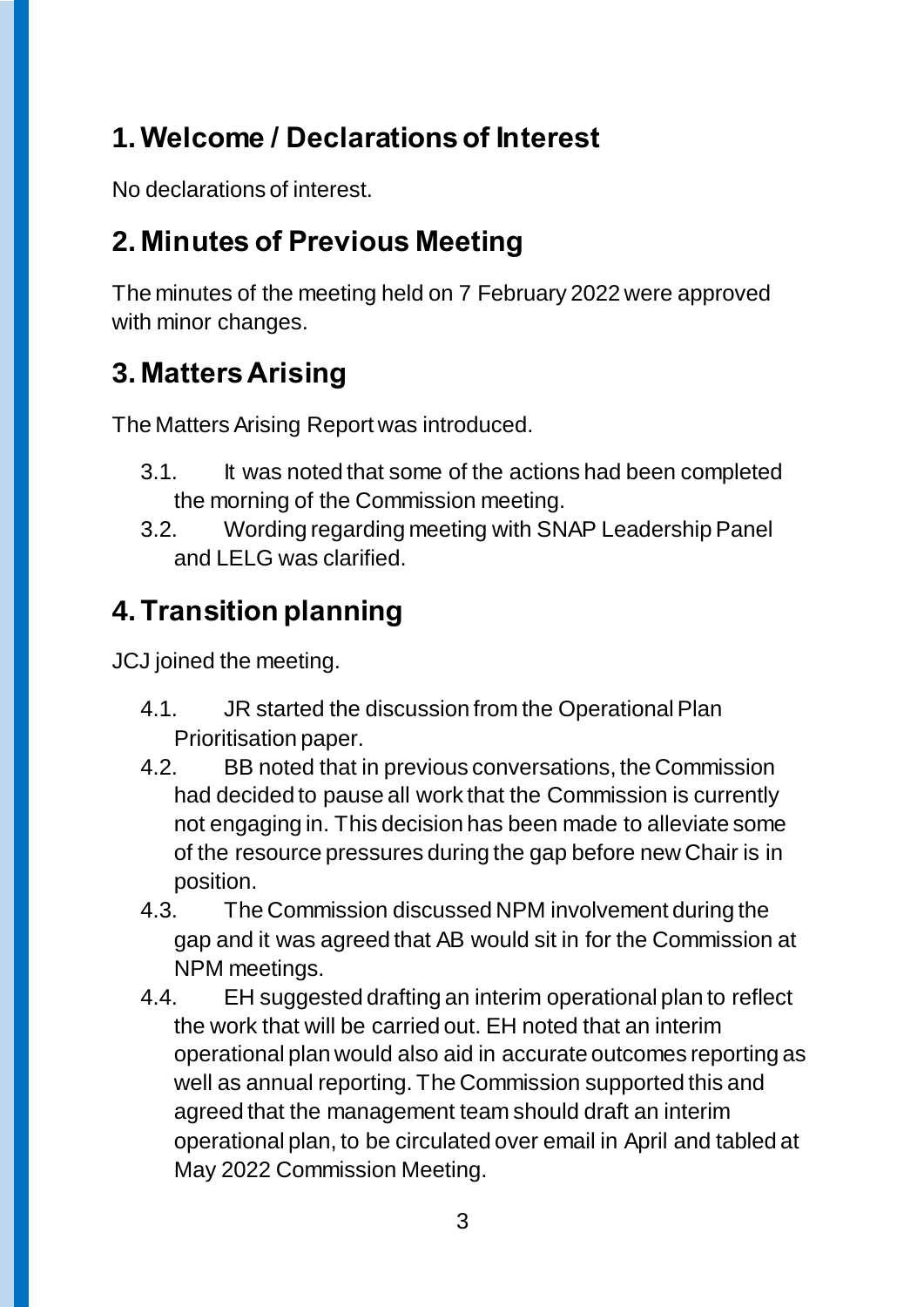**Action:** Management team to draft interim operational plan, circulate with Commission over email in April, to be officially tabled at the May 2022 Commission Meeting.

- 4.5. JR moved the discussion to ways of working and decision making processes.
- 4.6. The Commission discussed that part-time Commissioners will be providing additional time during the gap before new Chair is in position.
- 4.7. It was noted that JCJ will be stepping down early as a parttime Commissioner.
- 4.8. It was also noted that JK will be stepping down as a parttime Commissioner.
- 4.9. The Commission thanked JCJ and JK for their efforts and work as part-time Commissioners.
- 4.10. The Commission discussed plans to appoint an interim Chief Operating Officer (COO), on secondment from the SPCB, to cover accountable officer duties, as well as corporate services line management and other duties. It was agreed that the secondment agreement will include a section regarding confidentiality and information sharing to enable appropriate ways of working for both parties.

**Action:** LG to draft the secondment agreement and add a section regarding information sharing, with EH assistance.

- 4.11. The Commission discussed lead commissioner roles during the gap before the new Chair is in post. It was agreed that AB will act as a first point of contact to staff with day-to-day decision making and triage any necessary issues to the other Commissioners.
- 4.12. The Commission agreed that weekly catch-ups with the management team will continue, with an agenda to be drafted by management team in advance to enable focussed discussion.
- 4.13. JR noted that a draft induction programme for the new Chair has been circulated with the Commission. It was noted that the completed induction plan will need to take into consideration the recruitment of new part-time Commissioners.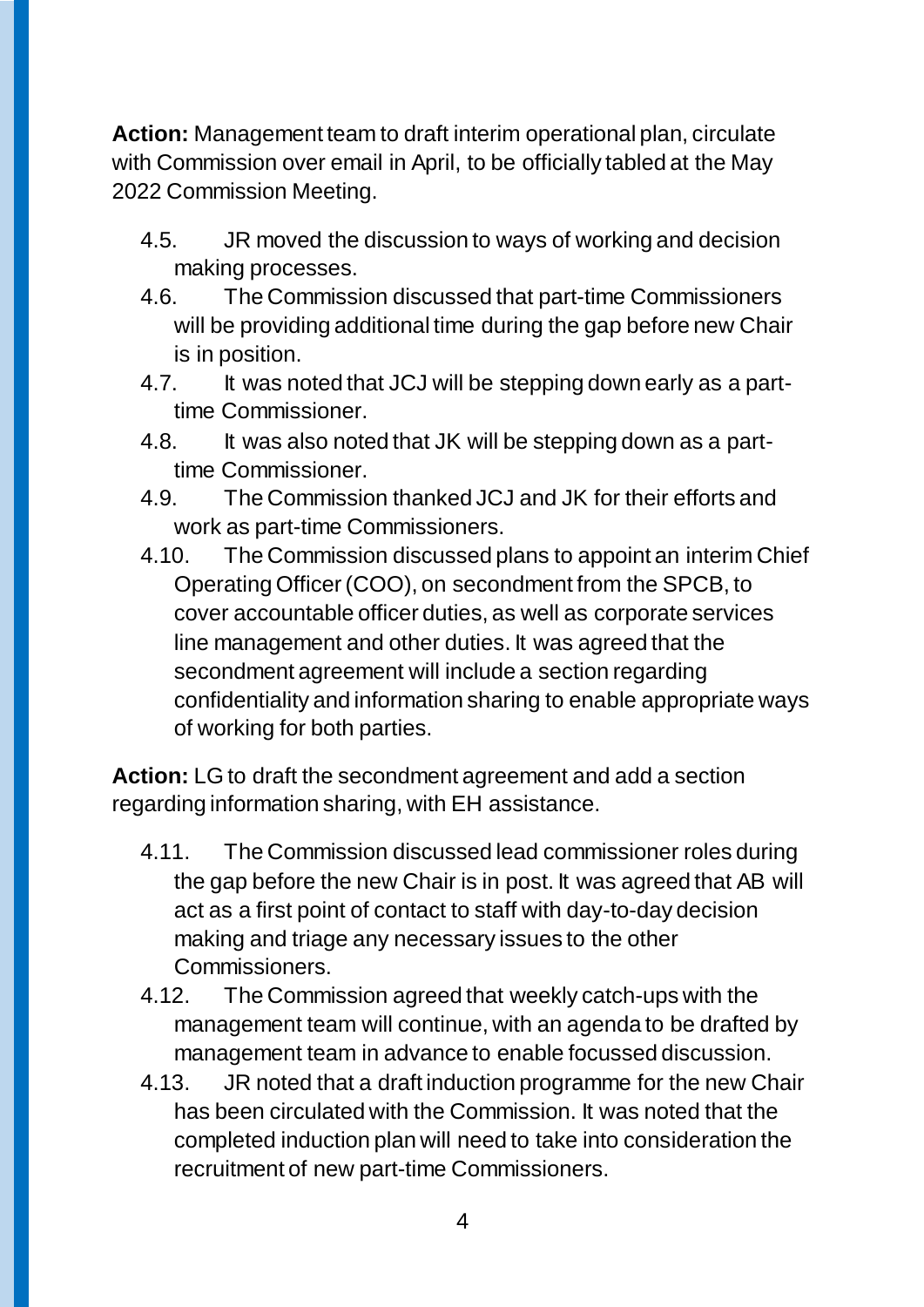- 4.14. Commissioner feedback will be taken into account as part of the induction programme for the new Chair.
- 4.15. The Commission discussed what learning could be drawn from the changes happening within the Commission staff team. It was agreed that the Commission should carve out some time for reflection where possible.

#### **5.Scheme of delegation**

LG shared the updated scheme of delegation and explained the main changes in the document include reflecting the interim COO role as an accountable officer.

- 5.1. The Commission discussed the policy in detail and dedicated sign off processes to both Commissioners and interim COO as appropriate.
- 5.2. It was noted that as many activities would be delegated to staff team where possible.

**Action:** LG to amend the Scheme of delegation as per Commission feedback and circulate for final sign off over email.

### **6.SNAP**

The Commission approved the SNAP Memorandum of Understanding with the Scottish Government.

### **7. UPR Update**

AH and LB joined the meeting.

AH shared an update on the past UPR activities as well as current process in producing and submitting the Commission's report by 31st March 2022.

7.1. The Commission discussed possible post-submission activities. LB shared some of the activities the Commission engaged in after the last report.